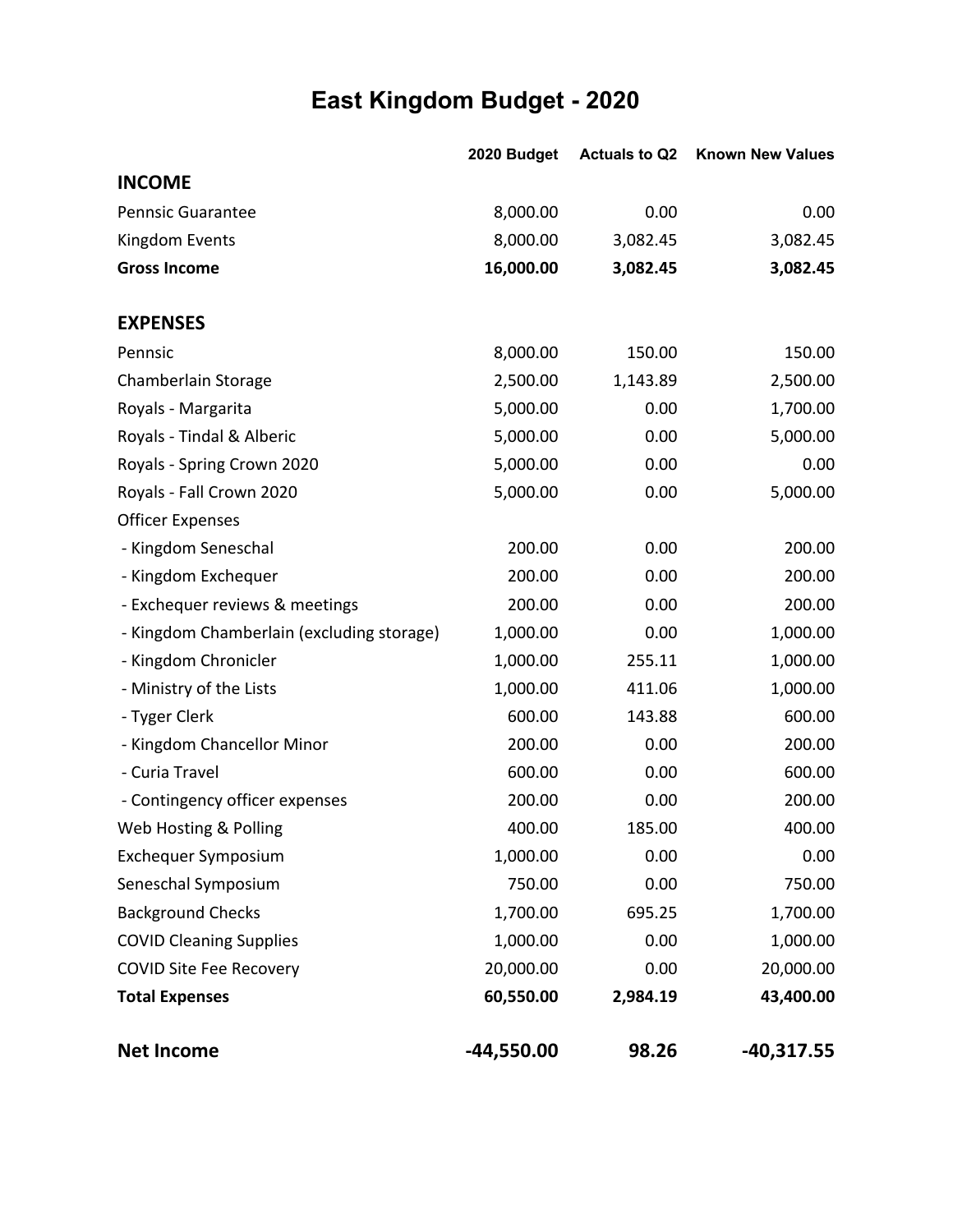# Kingdom Exchequer

2020 Q2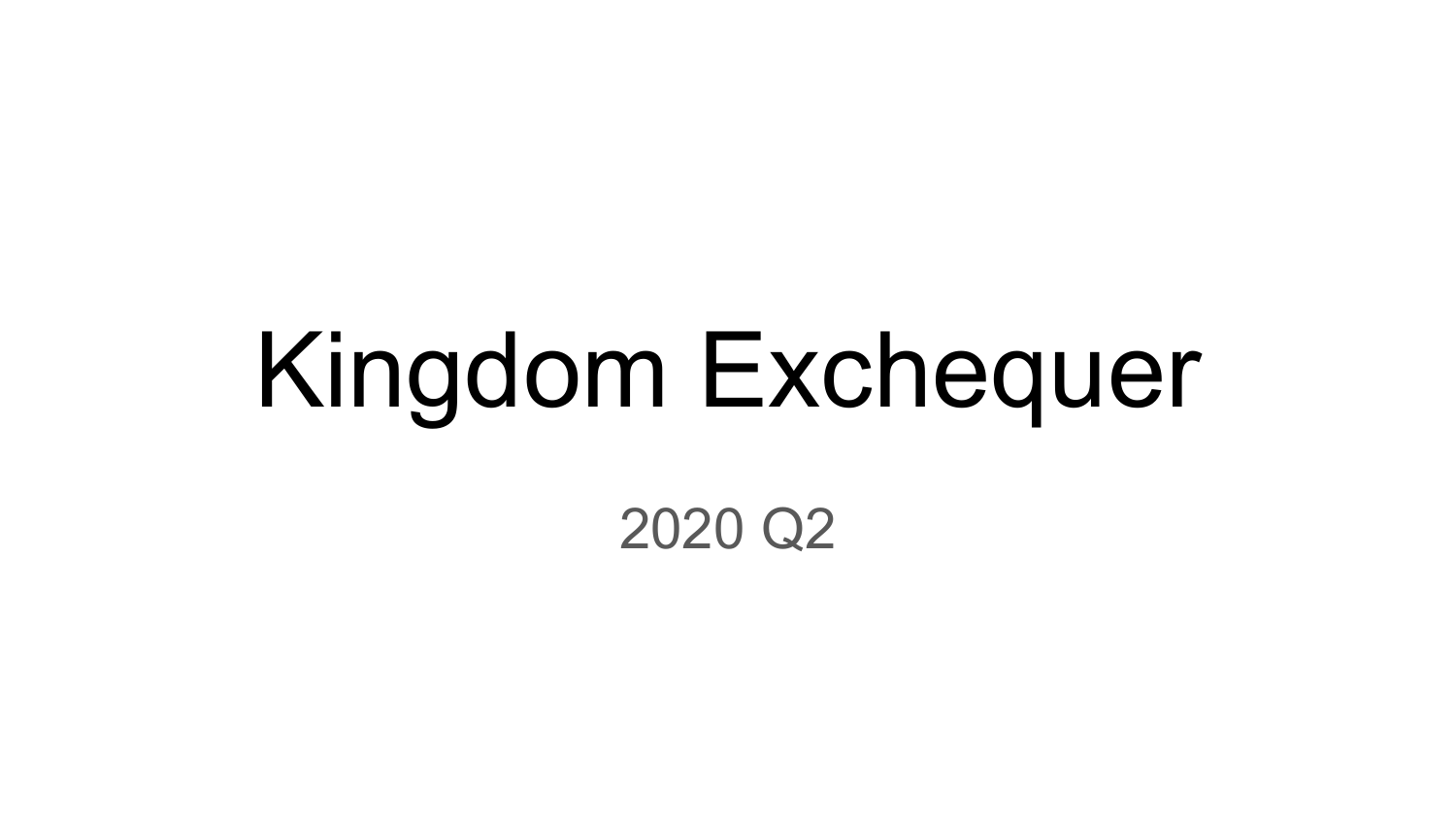#### Balance Sheet : Assets 2017 to 2020 Q2

|                                     | 2017         | 2018        | 2019         | 2020 Q2      |
|-------------------------------------|--------------|-------------|--------------|--------------|
| <b>ASSETS</b>                       |              |             |              |              |
| Cash Not Earning Interest           | 33,480.72    | 34, 193. 13 | 63,146.98    | 60,157.13    |
| <b>Cash Earning Interest</b>        | 140,443.81   | 140,584.32  | 140,724.97   | 140,794.96   |
| Receivables                         | 663.83       | 513.67      | 76.00        | 0.00         |
| Regalia & Non-Depreciated Equipment | 13,876.95    | 13,876.95   | 13,876.95    | 13,876.95    |
| <b>Depreciated Equipment</b>        | 26,055.09    | 26,055.09   | 29,216.54    | 29,216.54    |
| <b>Accumulated Depreciation</b>     | (24, 331.52) | (25,020.96) | (25, 675.83) | (25, 675.83) |
| <b>Prepaid Expenses</b>             | 0.00         | 0.00        | 0.00         | 0.00         |
| <b>Other Assets</b>                 | 1,500.00     | 500.00      | 500.00       | 500.00       |
| <b>TOTAL ASSETS</b>                 | 191,688.88   | 190,702.20  | 221,865.61   | 218,869.75   |
|                                     |              | $-0.51%$    | 16.34%       | $-1.35%$     |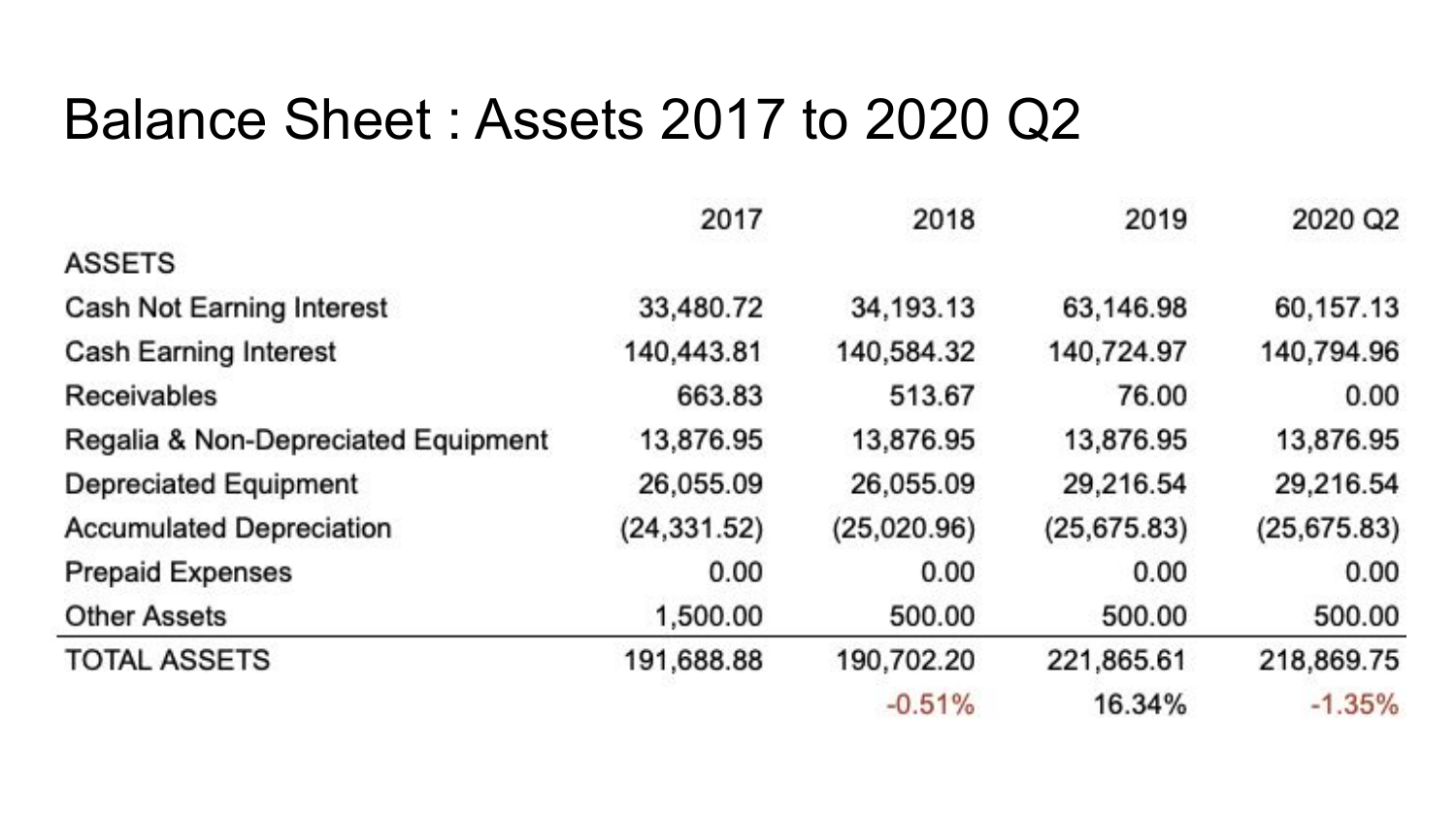#### Balance Sheet : Liabilities 2017 to 2020 Q2

|                          | 2017   | 2018     | 2019     | 2020 Q2     |
|--------------------------|--------|----------|----------|-------------|
| <b>LIABILITIES</b>       |        |          |          |             |
| Payables                 | 269.85 | 10.00    | 10.00    | 0.00        |
| <b>Other Liabilities</b> | 0.00   | 259.85   | 259.85   | 0.00        |
| <b>TOTAL LIABILITIES</b> | 269.85 | 269.85   | 269.85   | 0.00        |
|                          |        | $0.00\%$ | $0.00\%$ | $-100.00\%$ |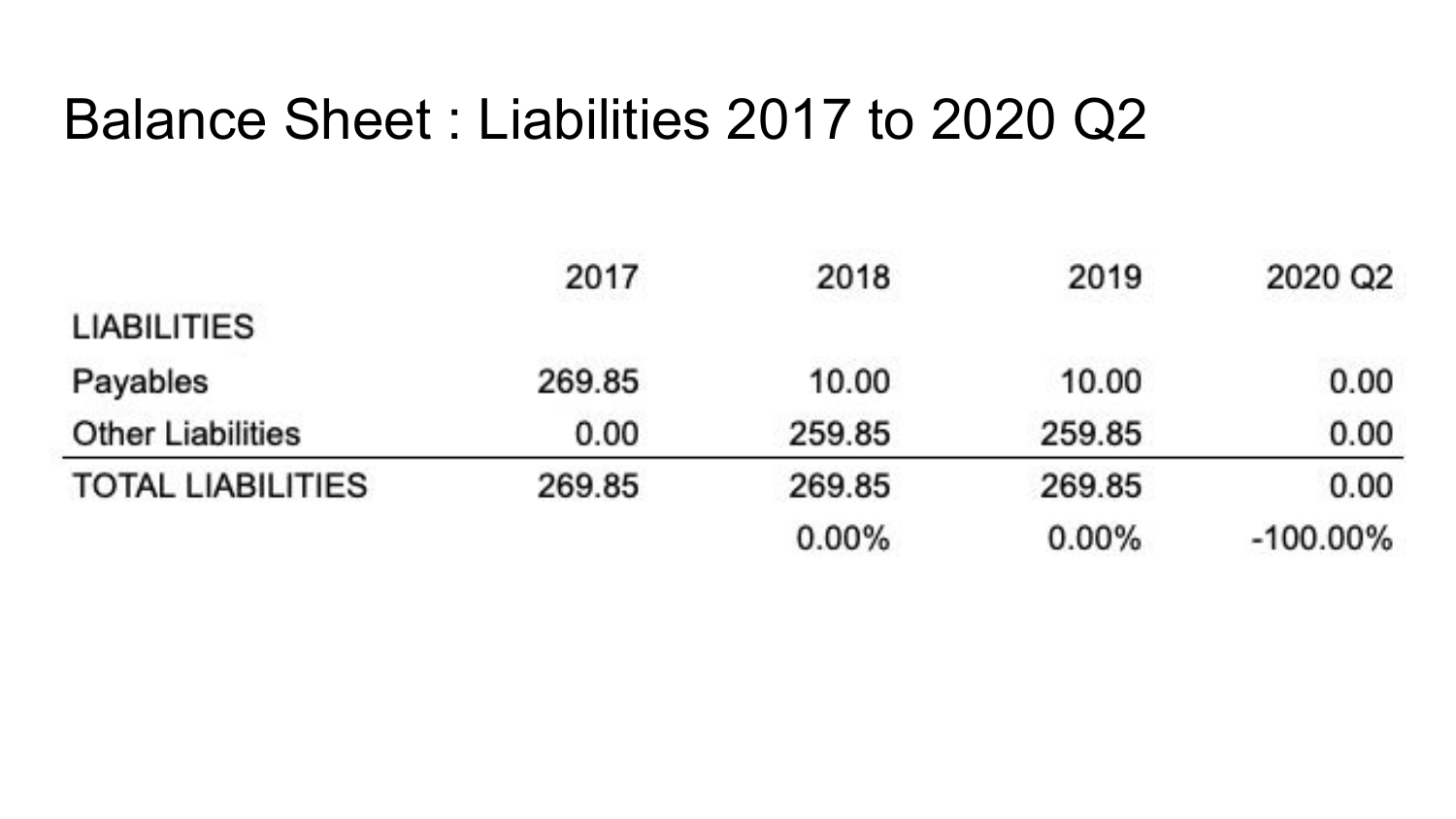#### Balance Sheet : Net Worth 2017 to 2020 Q2

|                          | 2017       | 2018       | 2019       | 2020 Q2    |
|--------------------------|------------|------------|------------|------------|
| <b>NET WORTH</b>         |            |            |            |            |
| Assets                   | 191,688.88 | 190,702.20 | 221,865.61 | 218,869.75 |
| Liabilities              | (269.85)   | (269.85)   | (269.85)   | 0.00       |
| Change in Net Worth      | 7,328.95   | (986.68)   | 31,232.35  | (2,726.01) |
| TOTAL NET WORTH          | 198,747.98 | 190,432.35 | 221,595.76 | 218,869.75 |
| Difference in Amounts    |            | (8,315.63) | 31,163.41  | (2,726.01) |
| Difference in Percentage |            | $-4.18%$   | 16.36%     | $-1.23%$   |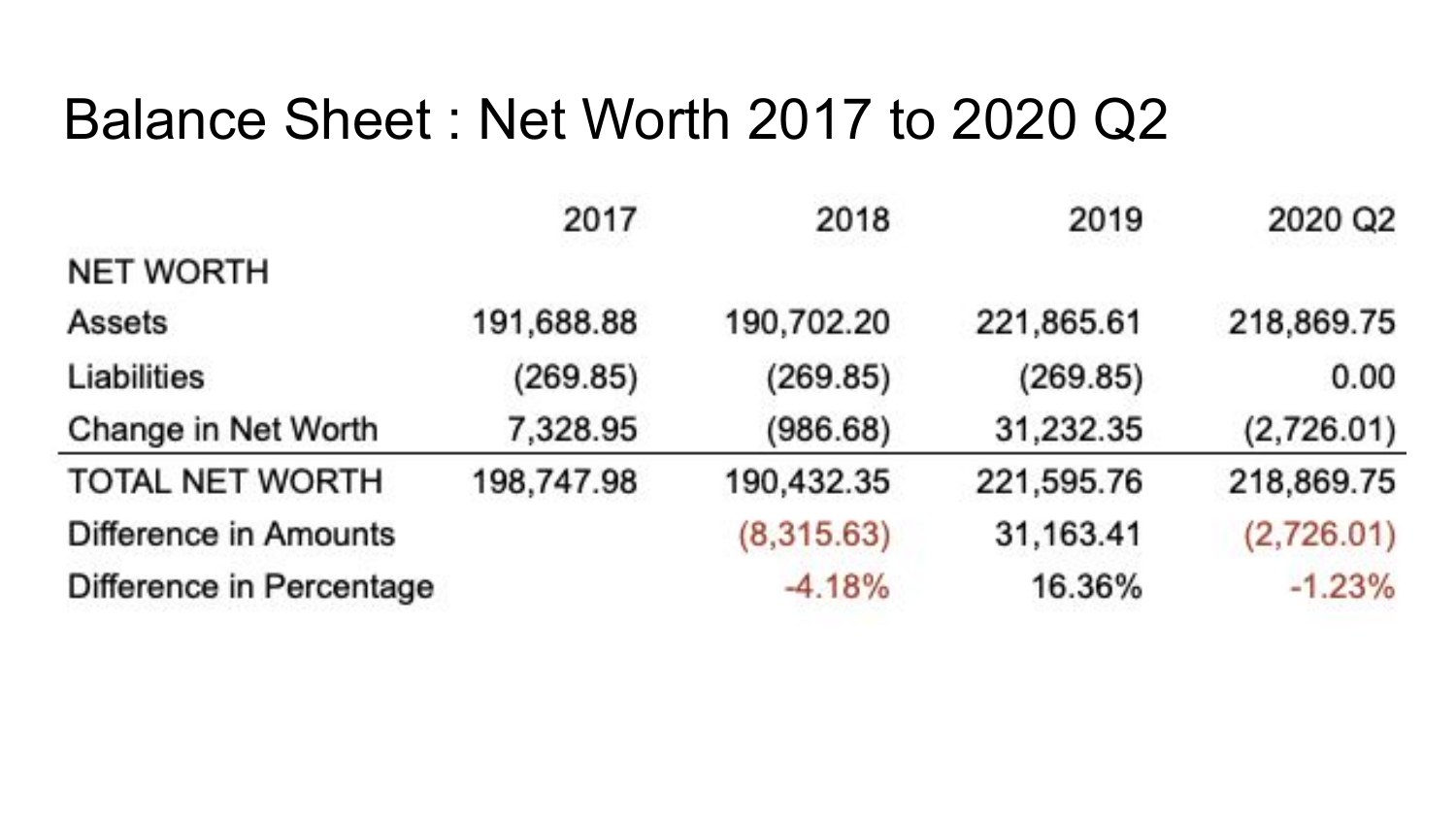#### Cash Flow : Income 2017 to 2020 Q2

|                              | 2017        | 2018      | 2019      | 2020 1H   |
|------------------------------|-------------|-----------|-----------|-----------|
| <b>INCOME</b>                |             |           |           |           |
| <b>Fund Raising</b>          | 0.00        | 1,500.00  | 0.00      | 0.00      |
| <b>Heraldic Fees</b>         | 1,042.00    | 2,971.00  | 2,613.00  | 432.00    |
| <b>NMR</b>                   | 14,273.13   | 17,628.98 | 17,564.22 | 5,964.87  |
| Kingdom Event Income         | 7,680.00    | 42,958.25 | 0.00      | 0.00      |
| Kingdom Event Profit Sharing | 2,753.87    | 8,175.16  | 16,831.39 | 3,243.56  |
| <b>Donations</b>             | 2,551.30    | 1,516.00  | 5,612.94  | 0.00      |
| Pennsic                      | 15, 143. 15 | 11,223.16 | 24,700.11 | 0.00      |
| Interest                     | 104.82      | 140.51    | 140.65    | 69.99     |
| Other                        | 15.00       | 5,930.40  | 1,361.21  | 1,424.07  |
| <b>TOTAL GROSS INCOME</b>    | 43,563.27   | 92,043.46 | 68,823.52 | 11,134.49 |
|                              |             | 111.29%   | $-25.23%$ | $-83.82%$ |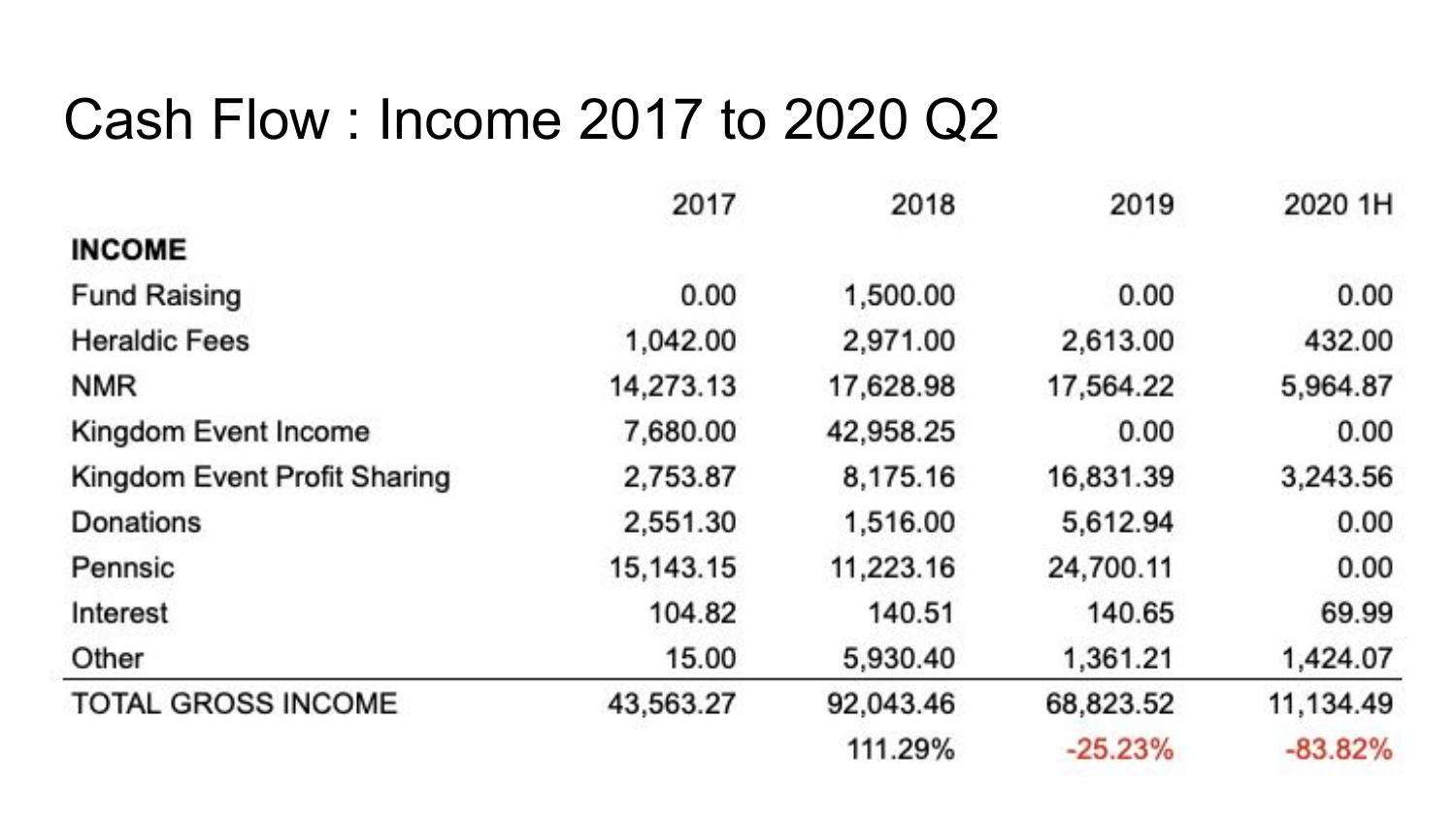#### Cash Flow : Expenses 2017 to 2020 Q2

|                                     | 2017      | 2018      | 2019      | 2020 Q2   |
|-------------------------------------|-----------|-----------|-----------|-----------|
| <b>EXPENSES</b>                     |           |           |           |           |
| <b>Bad Debts</b>                    | 0.00      | 0.00      | 504.67    | 38.00     |
| <b>Bank Service Charges</b>         | 0.00      | 173.45    | 0.00      | 0.00      |
| Depreciation                        | 0.00      | 689.43    | 1,488.43  | 0.00      |
| <b>Equipment Rental &amp; Maint</b> | 9,724.45  | 17,578.45 | 1,473.38  | 0.00      |
| Fees & Honoria                      | 2,389.82  | 1,970.28  | 312.28    | 440.11    |
| Food                                | 3,307.76  | 0.00      | 0.00      | 0.00      |
| <b>General Supplies</b>             | 890.72    | 15,393.24 | 5,159.38  | 3,616.29  |
| Occupancy & Site Charges            | 5,294.33  | 12,914.36 | 2,490.30  | 1,143.89  |
| Postage & Shipping                  | 47.50     | 149.16    | 24.71     | 143.88    |
| <b>Printing &amp; Publications</b>  | 605.76    | 2,765.95  | 0.00      | 0.00      |
| Travel                              | 6,511.54  | 18,555.81 | 6,095.15  | 411.06    |
| Transfers Out - Outside Kingdom     | 18,201.62 | 20,267.66 | 20,111.82 | 8,067.27  |
| Donations - Other                   | 100.00    | 0.00      | 0.00      | 0.00      |
| <b>TOTAL EXPENSES</b>               | 47,073.50 | 90,457.79 | 37,660.12 | 13,860.50 |
|                                     |           | 92.16%    | $-58.37%$ | $-63.20%$ |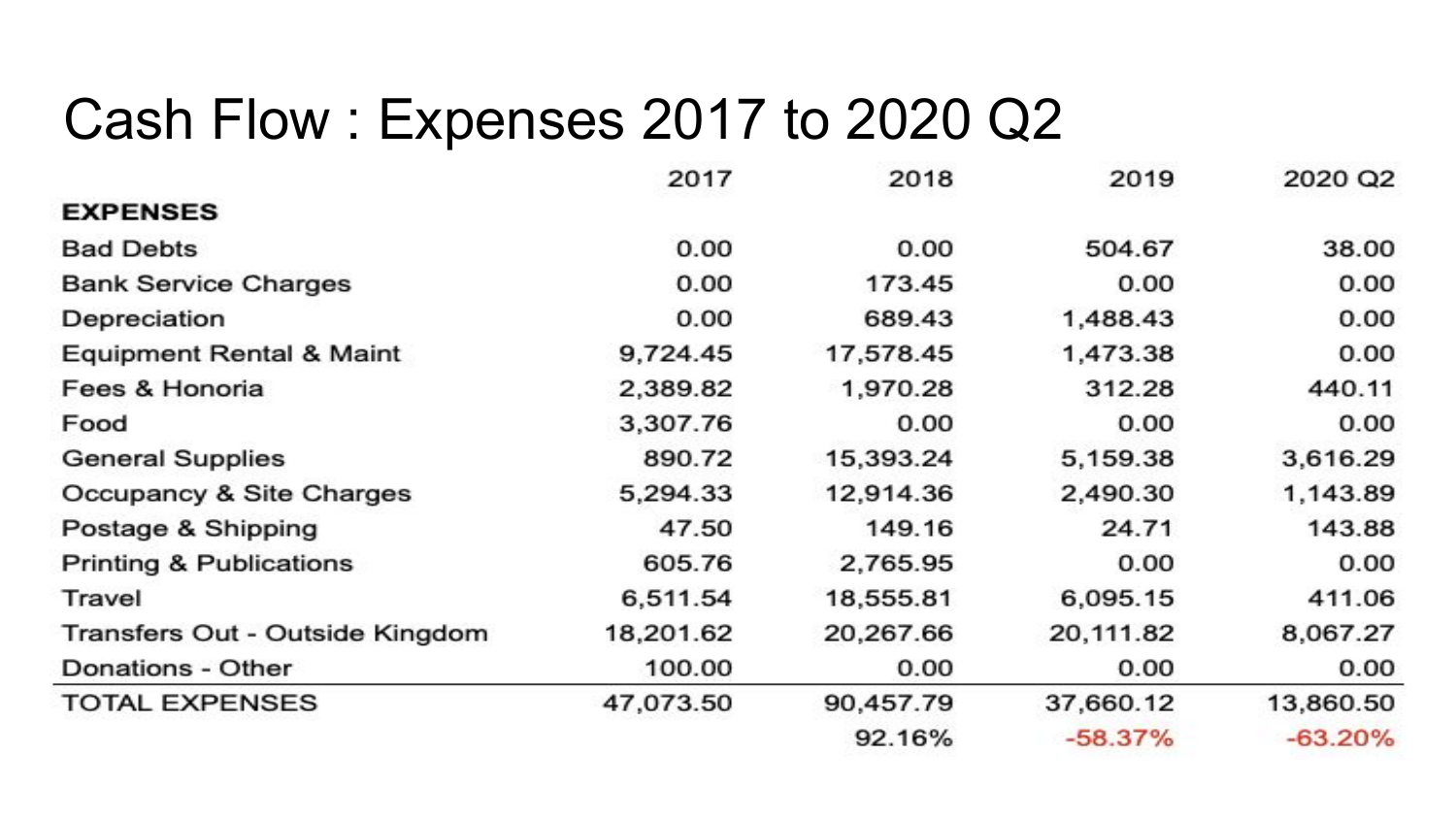#### Cash Flow : Net Income 2017 to 2020 Q2

|                       | 2017        | 2018         | 2019        | 2020 Q2     |
|-----------------------|-------------|--------------|-------------|-------------|
| <b>TOTAL INCOME</b>   | 43,563.27   | 92,043.46    | 68,823.52   | 11,134.49   |
| <b>TOTAL EXPENSES</b> | (47,073.50) | (90, 457.79) | (37,660.12) | (13,860.50) |
| <b>NET INCOME</b>     | (3,510.23)  | 1,585.67     | 31,163.40   | (2,726.01)  |
|                       |             | $-145.17%$   | 1865.31%    | $-108.75%$  |
|                       |             |              |             |             |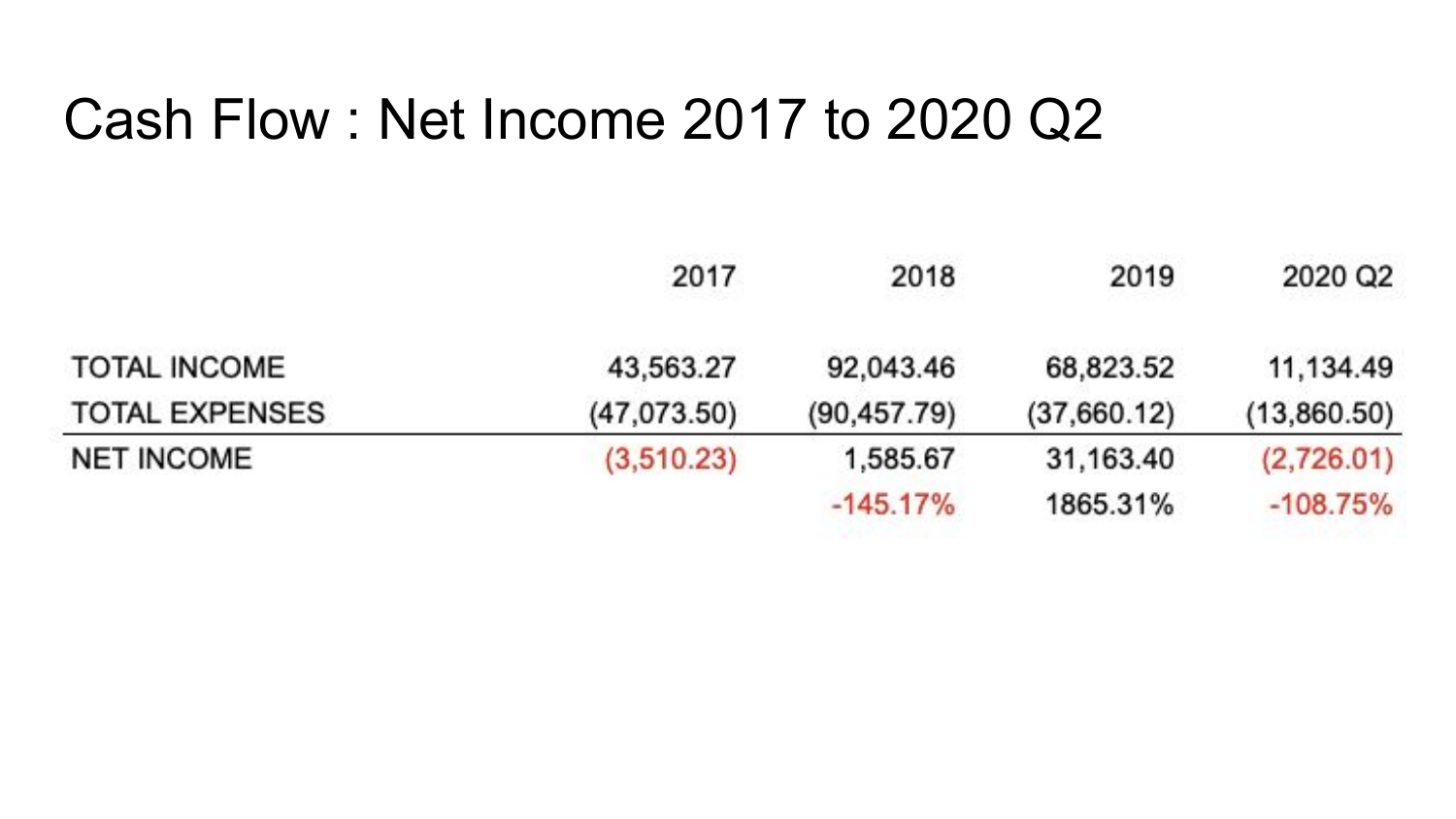## **Council of the Exchequer in 2020**

as of September 1, 2020

#### **Members of the Council**

- Their Majesties Magnus Tindal and Alberic von Rostock
- Their Highnesses VACANT
- Kingdom Seneschal Medhbh inghean ui Cheallaigh
- Tir Mara regional representative Tadea Isabetta di Bruno
- Northern regional representative Molly Schofield
- Central regional representative Joel Messerer
- Southern regional representative Rumhann MacDuibhsithe an Bhlog Seolta
- Kingdom Exchequer Deputy Ysane la Fileresse
- Kingdom Exchequer Mikjáll bogmaðr

#### **Decisions of the Council of the Exchequer**

- Reimburse the Kingdom Chamberlain for January and February storage fees
- Reimburse the Kingdom Chamberlain for March storage fees
- Waive the 50/50 profit share with Kingdom for Balfar's Challenge
- Financial assistance for cleaning supplies from 2/29/2020 to 12/31/2020
	- 100% up to \$50 for cleaning supplies
	- \$1000 set aside
- Financial assistance for unrecoverable event site fees until 12/31/2020
	- \$20,000 set aside
- Budget for the Vinland Raids Kingdom Champion event
- Kingdom 2020 budget
- Process for sending money to the Society Heraldry office as needed
	- Kingdom Exchequer can send funds up to \$1000 to Society Heraldry office as needed to prepay Kingdom heraldry costs
- Budget for the Quintavia Coronation event
- Birka 2021 contract fees
	- 50% of Birka's contract cancellation fees, up \$15,000.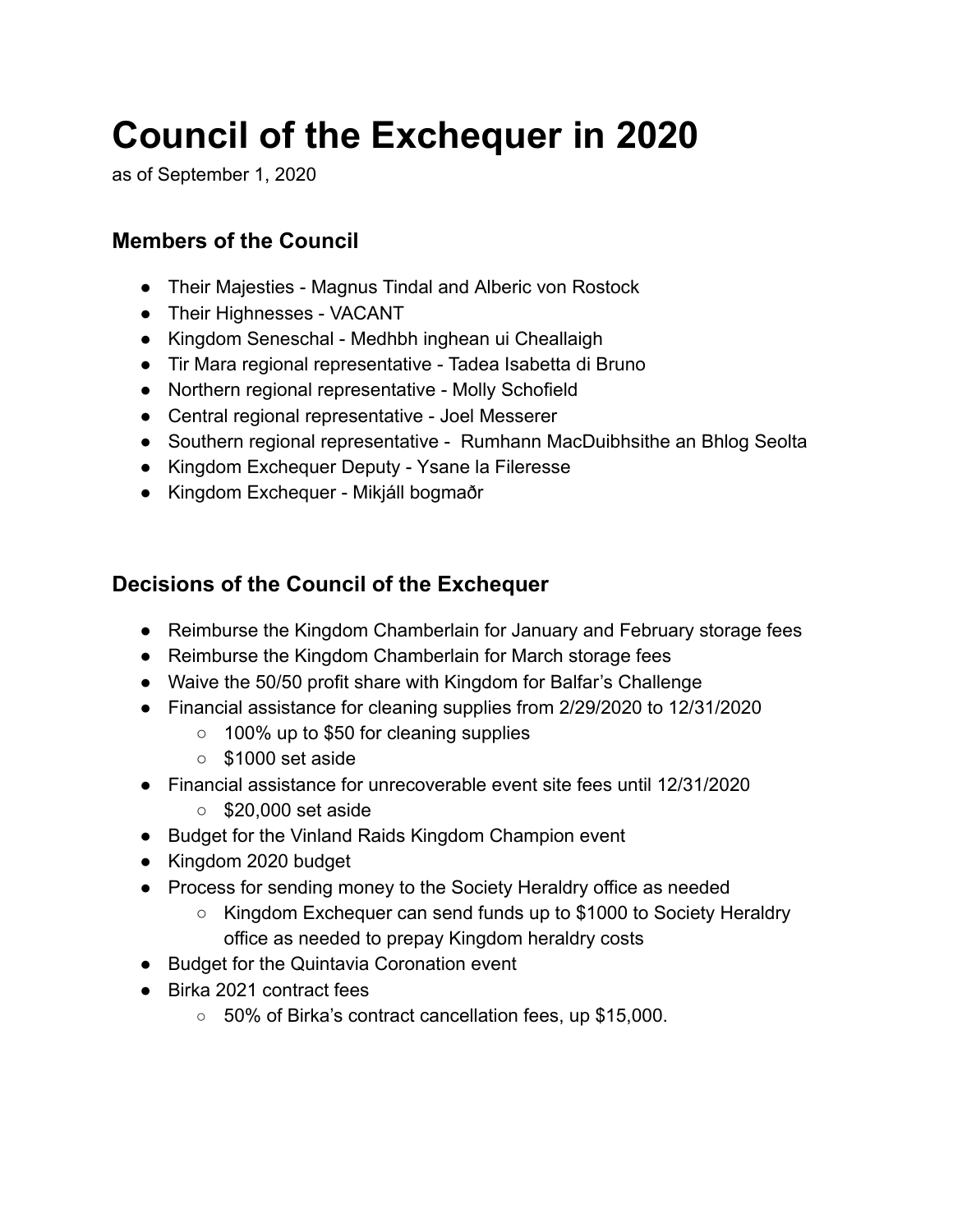## Kingdom Exchequer **Deputies**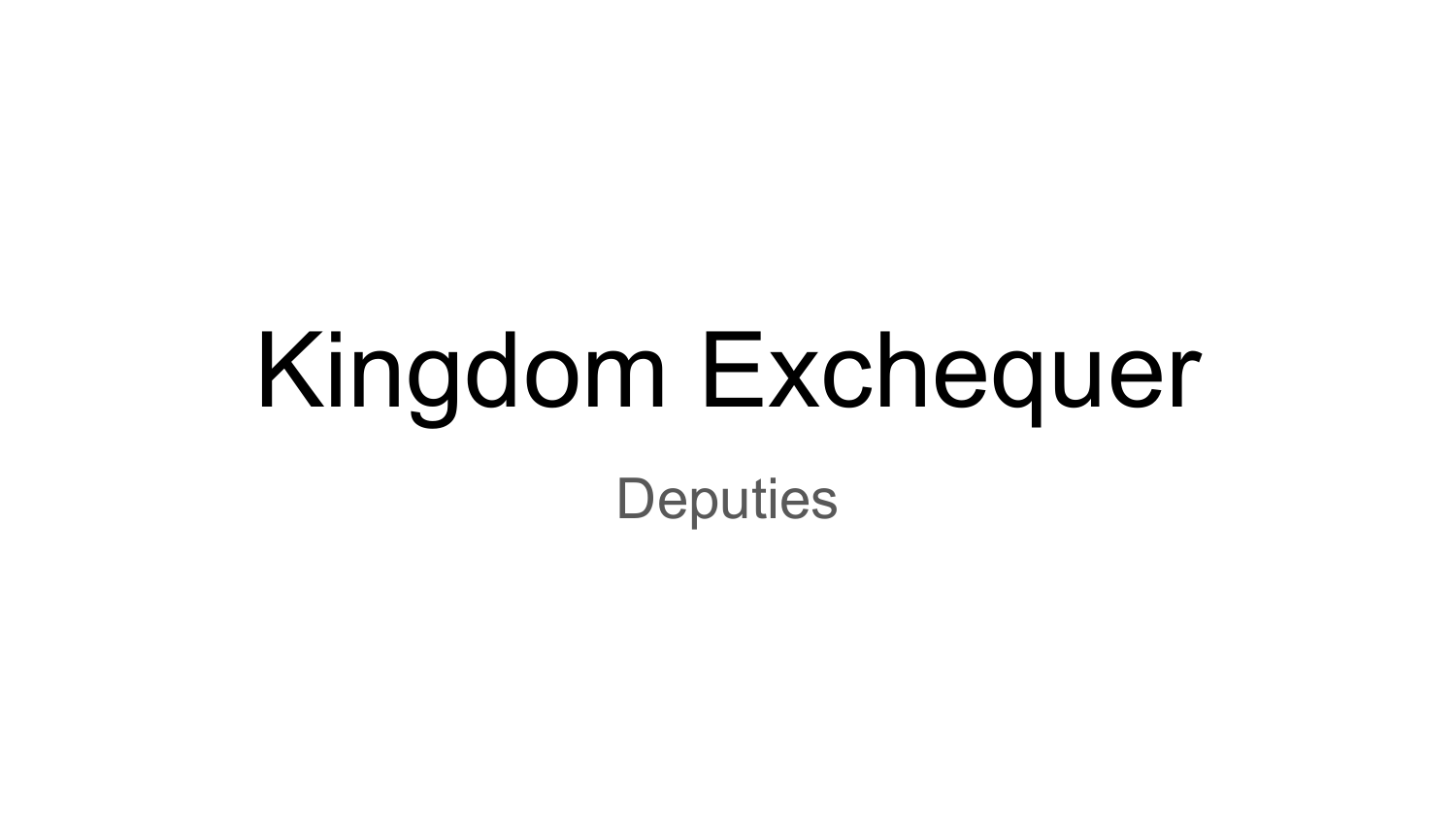### Regional Deputies

- Tir Mara Tynan Mór as Ar n-eilean-ne
- Northern (ME, VT, NH) Deirdre Planchet
- Northeastern (MA, CT, RI) Arlyana van Wyck
- Central (NY except NYC and Long Island) Alanna of Skye
- Southern (NJ, NYC and Long Island) VACANT
- Western (PA, DE) Dagrún Stjörnufróða